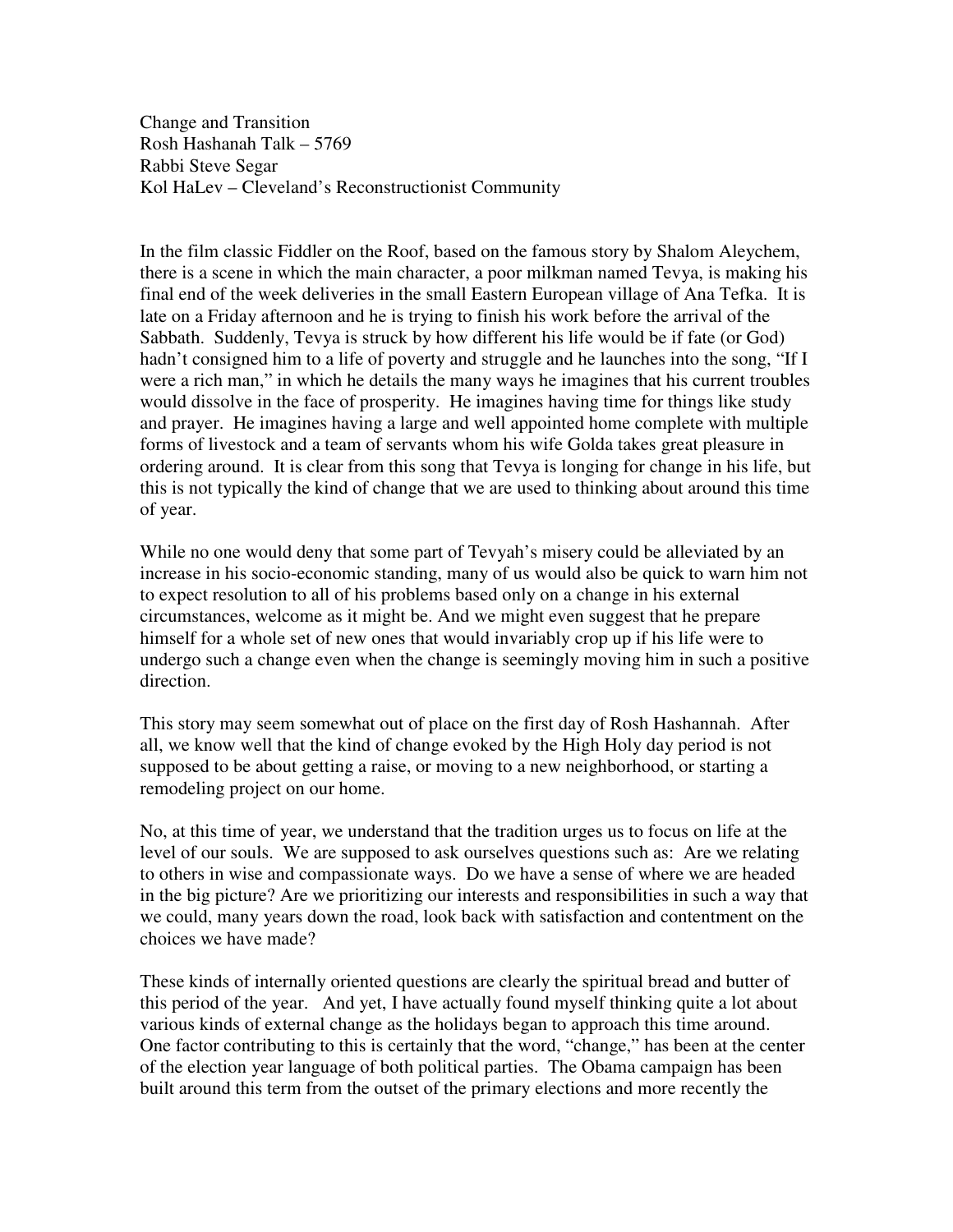McCain campaign has also placed change at the center of its message. Who could have predicted that the race for president would sound so much like a High Holy Day sermon?

But beyond the political rhetoric, what I think has motivated my recent attention to this issue even more significantly are two much more close-to-home realities: One is the fact that after nearly eleven years in one location, we have finally moved into our new home here at the Ratner School. And the second is the fact that within the next month, I will begin to use my Sabbatical time to return to the role of being a student for the first time in over 13 years. The process of making both of these decisions involved a significant amount of research, discussion and soul searching on my part and on the part of our community.

The meetings we had with the leadership at Ratner took place in several distinct phases, over a three year period and involved a few different versions of our space committee, during which we went through the process of identifying what our core needs would be if we were to move to a new location. These meetings culminated in some very energetic negotiations during the past six months as we explored a wide range of hopes and concerns that emanated from both institutions. We even had the unusual opportunity to "test drive" the building on several occasions prior to making a commitment to moving in.

A parallel process took place in relationship to the choice of how to spend my upcoming sabbatical time and of how to put structures in place so that this experience would also be a positive and growthful one for Kol HaLev. While initially I was drawn to the notion of using this time to begin a doctoral program in Religious Studies, I went through a major revolution in my own thinking about what I wanted to know more about and what would be the most useful way to take advantage of this unique learning opportunity. In the end, I chose instead to apply to the Master's program in Positive Organizational Development at the Weatherhead School of Case Western Reserve University, affectionately known as MPOD. In the course of coming to this decision, I had several meetings with the MPOD staff and faculty. I also made a point of speaking with a few of the program's graduates who work in religiously oriented positions. I even had the surprise pleasure of discovering that several Kol HaLev members were MPOD graduates and so made sure to speak with each of them in order to further solidify my sense that my interests and my orientation would be a good fit for this program.

Despite this vast amount of due diligence, and despite our deep and growing sense of excitement and enthusiasm as each of these dreams has moved closer to becoming a reality, it has struck me that our very success at these endeavors has raised new questions for us, and in general stirred things up in some interesting ways.

For me, the prospect of beginning this program has evoked a few nagging questions that refuse to stop fluttering around my brain. In the context of all the excitement, I have also caught myself wondering how I will handle a demanding academic environment after having been outside of one for nearly a decade and a half. Or, how will I be able to give balanced attention to my responsibilities as a father and husband, to my responsibilities as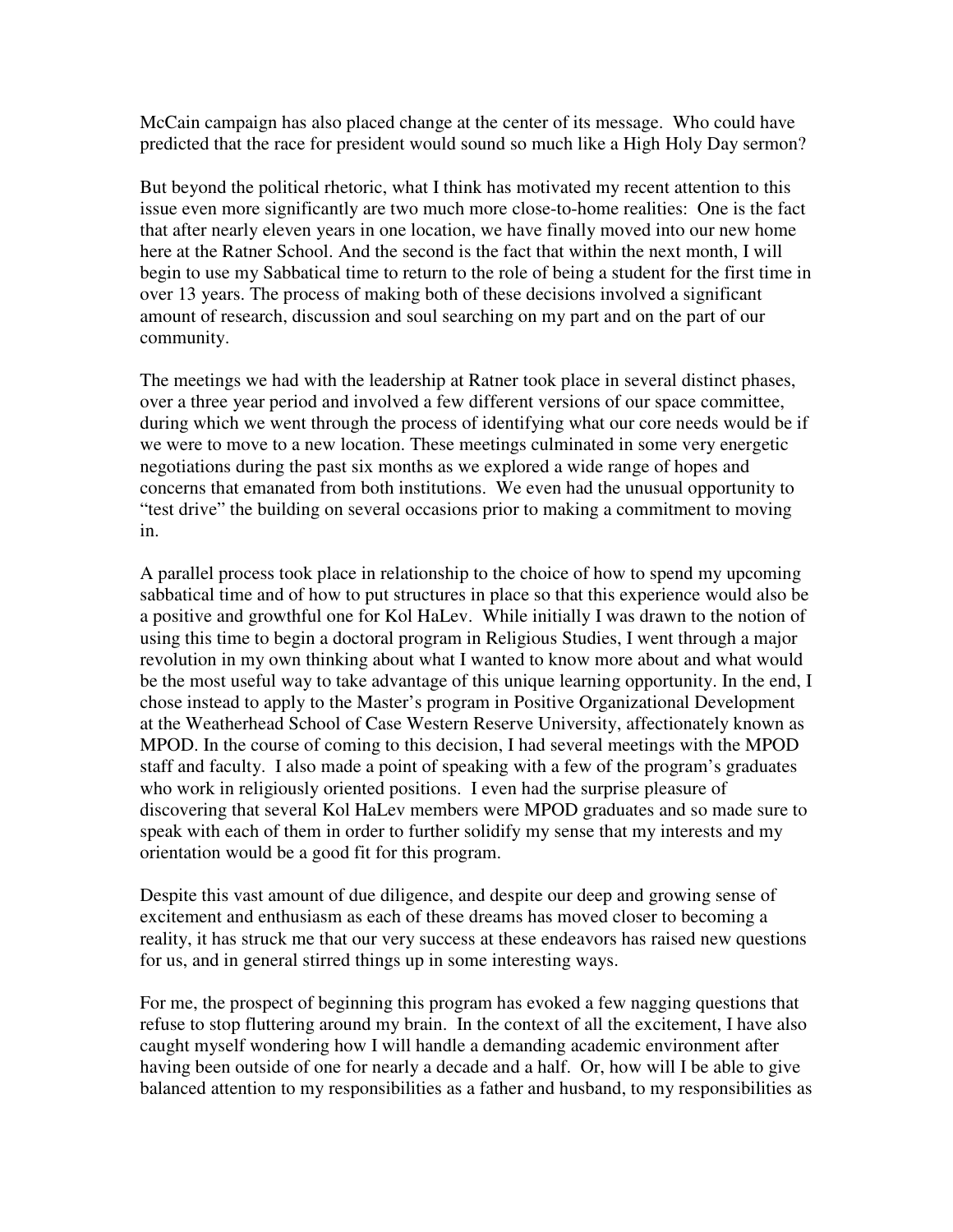the rabbi of this community and to the responsibilities of being a student in this program dedicated to acquiring new understandings and developing new skills?

I have detected a similar dynamic within our community at large. As we have gone through the initial process of moving from the Agnon school to the Ratner School, there has been much enthusiasm and appreciation for our new location. At the same time, conversations have arisen about how to make certain that we maintain our community's culture of welcome and informality within a space that offers so much in the way of aesthetics, but which is also more fixed structurally than where we had been previously. We have also talked about the delicate balance between asking our new institutional partners for the help that we need settling in to this new space, without unduly infringing on their own programming, or communicating any lack of gratitude for the generosity and openness with which they have welcomed us into their home.

So here we have two examples of broadly supported initiatives leading to a significant change in our communal life and in my life professionally. And yet, along with generating energy and appreciation, both of these shifts have also revealed new questions and sensitivities that require thoughtful attention and management. What are we to make of all this?

Author William Bridges has done quite a bit of thinking about this issue. In his book entitled Transitions, Bridges analyses the process of individual and communal transformation by drawing deeply upon the practices of aboriginal cultures as well as on the wisdom embedded within classical literature.

The first and most basic point that Bridges makes in his book is that there is a clear distinction between change and transition. By change, he means the shifts on an external level that take place in our lives such as where we live, the type of work we do or the configuration of our family. But transition, in his lexicon, refers to the internal process of growth and adaptation that often occurs in response to or in anticipation of the external changes. He argues that we live in a culture that is obsessed with change, but completely ignorant of the transition that should ideally accompany it. Not unlike Tevyah, many of us behave as if a change in some external arena will, in and of itself, deliver a comparable change at the level of what we seek to experience internally.

But, according to Bridges, there is a very clear path for negotiating change laid out by ancient cultures and by classical myths that we must follow if we truly want to grow and develop in new and energizing directions. And following that path requires attention to phases of transition that are typically completely overlooked in our standard Western focus on external change. In Bridges' terms these phases are called "the ending" and "the neutral zone." The ending phase involves our ability to recognize and experience the loss entailed in any change process, even one in which the change was freely chosen and desirable. And the neutral zone phase requires our willingness to spend some time within the no-man's land that lies between the reality we are moving away from the one we are moving towards. If we do not attend to these first two phases and instead try to jump immediately into a new beginning, Bridges warns that we will invariably flounder as we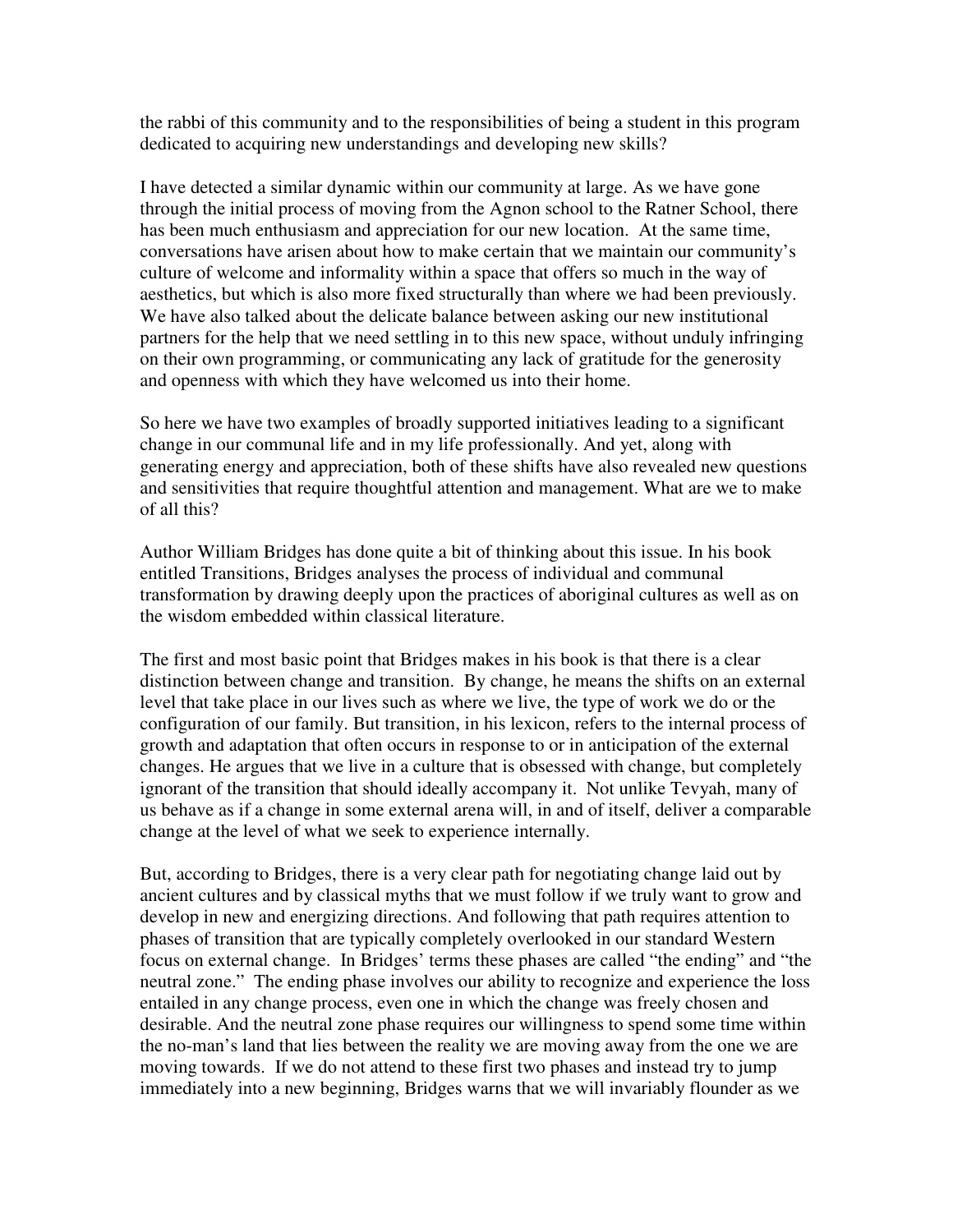try to move forward, and perhaps even be pulled back toward the place we had intended to move beyond.

There is no better example of this type of struggle than the master story of the Jewish people, the Exodus from Egypt. In this story we see a group of people who had lived as slaves for multiple generations and who were finally set free and led out into the wilderness. But, as many of the classic Torah commentaries point out, it was relatively easy to take the Israelites out of Egypt. What was really hard was getting Egypt out of the Israelites. The former slaves do not seem to have gone through the stages of internal transition and so they were not able to readily adapt to their new reality of freedom. How many stories are there in throughout the books of Exodus and Numbers in which the recurrent theme is the disappointment of the Israelites with their new situation and in many cases, their impassioned plea to return to the harsh but familiar life Egypt.

To take a more modern example, we can simply observe the large number of cities in our country which have made the building of a beautiful new sports stadium the centerpiece of a change project, only to discover that the long-term impact of these initiatives turns out to be negligible.

This is surely in part due to the small amount of attention that is typically paid to the internal dimension of the change sought, and certainly no recognition of the need to spend some amount of time in the neutral zone. What is it about this neutral zone stage that is so critical for the success of the overall change and transition process? Again Bridges explains: "The process of transformation is essentially one of death and rebirth rather than one of mechanical modification. Although our culture knows a lot about mechanics, it has a lot to learn about death and rebirth. For traditional cultures, the symbolic return to chaos, or the neutral zone, is indispensable to any new creation. In this sense chaos is not simply a "mess." Rather it is a primal state of pure energy to which a person or organization or society must return for every true new beginning." It is in fact in the neutral zone that the real work of transformation takes place.

Although we have completed our move in an external sense to our new home, I am convinced that we are nonetheless, at this very moment, still in the midst of a transition from a former identity to a new one. Bridges points out that sometimes we can go through an internal transition which then leads to outward change while at other times we encounter change which in turn creates an opening, a window of opportunity to move through a transition, a period of growth and renewal. We are a community with many wonderful qualities and we have articulated a compelling vision of our future into which we aspire to grow.

That vision has to do with how we celebrate with and comfort one another, how we learn from one another and from our tradition, how we discern the spark of Divinity in each moment and how we together find ways to help our world become a more holy, wise and compassionate place. I want to make an appeal to every person sitting in this sanctuary today that we resist the temptation to prematurely conclude our current process of transition. That we be open not only to the satisfaction of meeting in this lovely and